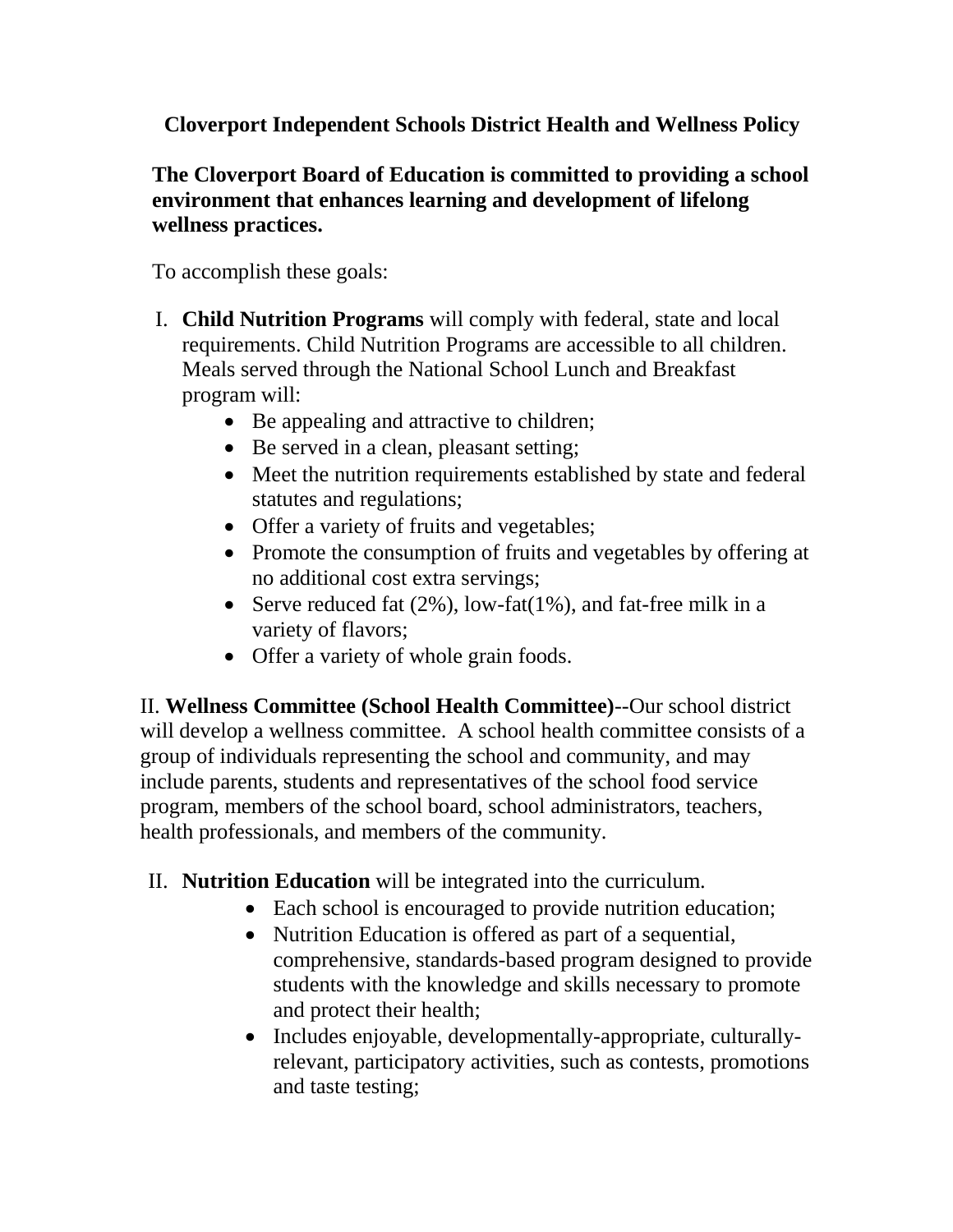- Promotes fruits, vegetables, whole grain products, and lowfat and fat-free dairy products, healthy food preparation methods, and health-enhancing nutrition practices.
- III. **Physical Activity--** Patterns of meaningful physical activity connect to students' lives outside of physical education will be encouraged.
	- Physical education will be an environment where students learn, practice and are assessed on developmentally appropriate motor skills, social skills and knowledge;
	- Physical activity facilities on school grounds meet safety requirements;
	- The district will encourage teachers to incorporate physical activity as possible into subject areas;
	- Schools will provide a physical and social environment that encourages safe and enjoyable activity for all students, including those who are not athletically gifted;
	- Depriving students of physical activity as a consequence for behavior or academic performance will be discouraged;
	- The district supports Elementary, Middle, and High School physical activity opportunities.
	- All school-based activities are consistent with local wellness policy goals.
- **IV. School Food Environment--** All foods and beverages made available on campus (including vending, concessions, a la carte, student stores, parties, and fundraising) during the school day are consistent with the current Dietary Guidelines for Americans**.** 
	- To support children's health and nutrition efforts, school fundraising activities will include, but not be limited to, items that will encourage healthy eating and physical activity;
	- Snacks may be served 30 minutes after the last lunch period but meet the Guidelines for Competitive Food and Beverage Sales;
	- Schools should limit celebrations that involve food during the school day. Each party should be held 30 minutes after